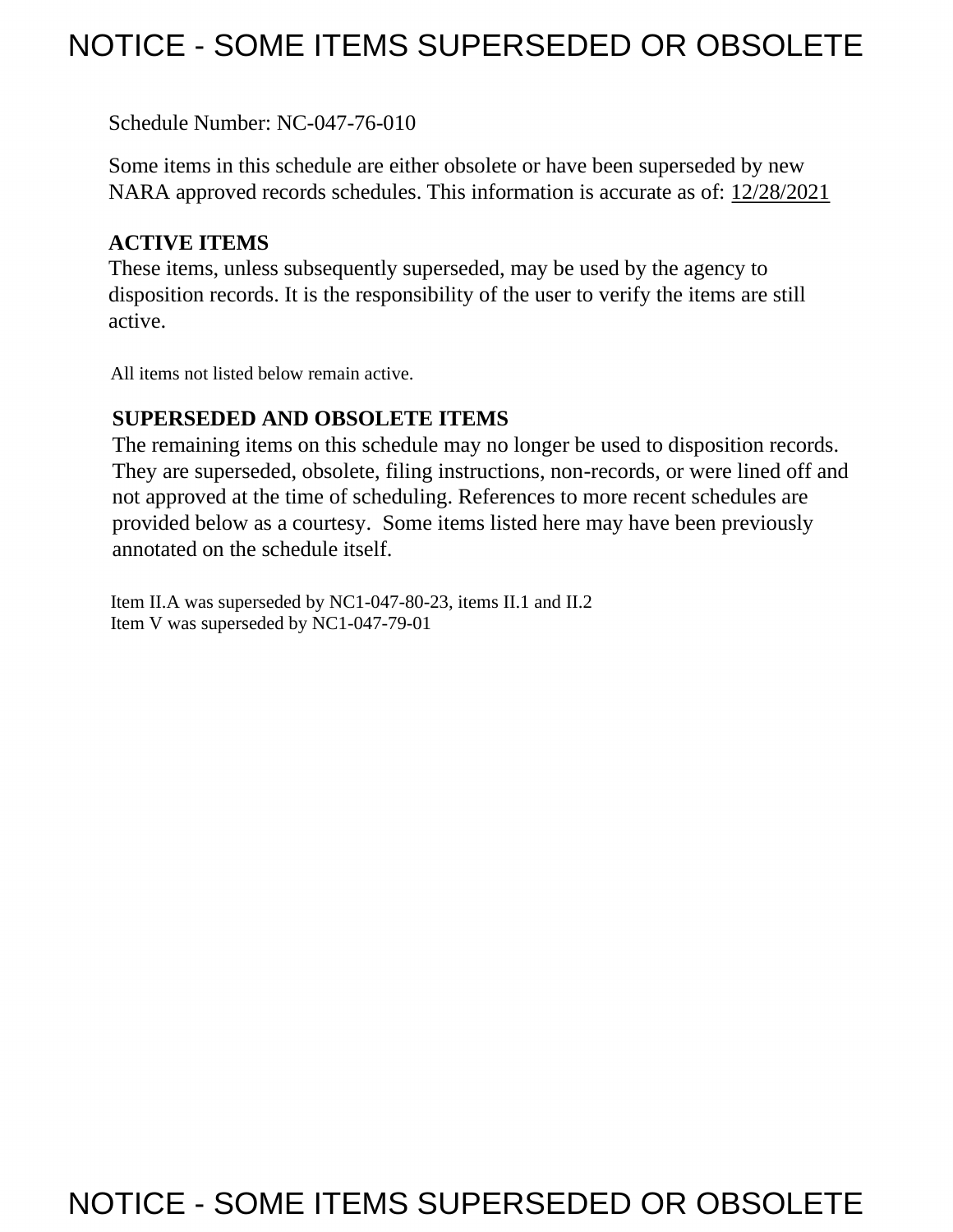| Standard Form No. 115<br>Revised November 1951<br><b>Prescribed by General Services</b>                              |                                                                                                                                                                           |                                                                                                                                                                                                                   |                                        |                           | <b>LEAVE BLANK</b>                |         |                                                |
|----------------------------------------------------------------------------------------------------------------------|---------------------------------------------------------------------------------------------------------------------------------------------------------------------------|-------------------------------------------------------------------------------------------------------------------------------------------------------------------------------------------------------------------|----------------------------------------|---------------------------|-----------------------------------|---------|------------------------------------------------|
| Administration<br>GSA Reg. $3-IV-106$                                                                                |                                                                                                                                                                           | REODEST FOR AUTHORITY<br>TO DISPOSE OF RECORDS                                                                                                                                                                    |                                        | DATE RECEIVED             |                                   | JOB NO. |                                                |
| 115-103                                                                                                              |                                                                                                                                                                           |                                                                                                                                                                                                                   |                                        | <b>AUG 19</b>             | 1975                              |         |                                                |
|                                                                                                                      |                                                                                                                                                                           | (See Instructions on Reverse)                                                                                                                                                                                     |                                        | DATE APPROVED             |                                   |         | $76 - 10$                                      |
| TO:                                                                                                                  | GENERAL SERVICES ADMINISTRATION,<br>NATIONAL ARCHIVES AND RECORDS SERVICE, WASHINGTON, D.C. 20408                                                                         |                                                                                                                                                                                                                   |                                        |                           | N C                               |         |                                                |
|                                                                                                                      |                                                                                                                                                                           |                                                                                                                                                                                                                   |                                        |                           | NOTIFICATION TO AGENCY            |         |                                                |
|                                                                                                                      | 1. FROM (AGENCY OR ESTABLISHMENT)                                                                                                                                         |                                                                                                                                                                                                                   |                                        |                           |                                   |         | In accordance with the provisions of 44 U.S.C. |
| Department of Health, Education, and Welfare<br>3303a the disposal request, including amend-<br>2. MAJOR SUBDIVISION |                                                                                                                                                                           |                                                                                                                                                                                                                   |                                        |                           |                                   |         |                                                |
| Social Security Administration<br>be stamped "disposal not approved" or                                              |                                                                                                                                                                           |                                                                                                                                                                                                                   |                                        |                           |                                   |         | ments, is approved except for items that may   |
| 3. MINOR SUBDIVISION                                                                                                 |                                                                                                                                                                           |                                                                                                                                                                                                                   |                                        | "withdrawn" in column 10. |                                   |         |                                                |
|                                                                                                                      | Office of Management and Administration                                                                                                                                   |                                                                                                                                                                                                                   |                                        |                           |                                   |         |                                                |
|                                                                                                                      | 4. NAME OF PERSON WITH WHOM TO CONFER                                                                                                                                     |                                                                                                                                                                                                                   | 5. TEL. EXT.                           |                           |                                   |         |                                                |
|                                                                                                                      | George S. Yamamura                                                                                                                                                        |                                                                                                                                                                                                                   | 45770                                  |                           |                                   |         |                                                |
|                                                                                                                      | <b>6. CERTIFICATE OF AGENCY REPRESENTATIVE:</b>                                                                                                                           |                                                                                                                                                                                                                   |                                        |                           |                                   |         |                                                |
|                                                                                                                      | I hereby certify that I am authorized to act for the head of this agency in matters pertaining to the disposal of records, and that the records described in this list or |                                                                                                                                                                                                                   |                                        |                           |                                   |         |                                                |
| schedule of .                                                                                                        | pages are proposed for disposal for the reason indicated: ("X" only one)                                                                                                  |                                                                                                                                                                                                                   |                                        |                           |                                   |         |                                                |
|                                                                                                                      | The records have<br>в<br>ceased to have suffi-                                                                                                                            | The records will cease to have sufficient value<br>to warrant further retention on the expiration                                                                                                                 |                                        |                           |                                   |         |                                                |
| further retention.                                                                                                   | cient value to warrant<br>x                                                                                                                                               | of the period of time indicated or on the occur-<br>rence of the event specified.                                                                                                                                 |                                        |                           |                                   |         |                                                |
|                                                                                                                      |                                                                                                                                                                           |                                                                                                                                                                                                                   |                                        |                           |                                   |         |                                                |
|                                                                                                                      |                                                                                                                                                                           |                                                                                                                                                                                                                   |                                        |                           | SSA Records Officer               |         |                                                |
|                                                                                                                      |                                                                                                                                                                           | (Signsture of Agency Representative)                                                                                                                                                                              |                                        |                           |                                   | (Title) |                                                |
| 7.<br>ITEM NO.                                                                                                       |                                                                                                                                                                           | 8. DESCRIPTION OF ITEM<br>(WITH INCLUSIVE DATES OR RETENTION PERIODS)                                                                                                                                             |                                        |                           | 9.<br><b>SAMPLE OR</b><br>JOB NO. |         | 10.<br><b>ACTION TAKEN</b>                     |
|                                                                                                                      |                                                                                                                                                                           |                                                                                                                                                                                                                   |                                        |                           |                                   |         |                                                |
|                                                                                                                      |                                                                                                                                                                           | Records Retention and Disposal Schedule<br>Office of Management and Administration (OMA)<br>Property Management Files                                                                                             |                                        |                           |                                   |         |                                                |
| Ι.                                                                                                                   | GENERAL PROGRAM ADMINISTRATION FILES                                                                                                                                      |                                                                                                                                                                                                                   |                                        |                           |                                   |         |                                                |
|                                                                                                                      | Instructions Files<br>А.                                                                                                                                                  |                                                                                                                                                                                                                   |                                        |                           |                                   |         |                                                |
|                                                                                                                      |                                                                                                                                                                           | Manuals, directives, handbooks, and other formal policy<br>and procedural issuances prepared and published by<br>OMA components. Included are Administrative Directives<br>System issuances and similar material. |                                        |                           |                                   |         |                                                |
|                                                                                                                      | ı.                                                                                                                                                                        | Office Responsible for Preparation                                                                                                                                                                                |                                        |                           |                                   |         |                                                |
|                                                                                                                      | Permanent.<br>Other Offices<br>2.                                                                                                                                         | (FRC) at the close of the calendar year in which<br>superseded or discontinued. Offer to the National<br>Archives 10 years thereafter. Mestray<br>years thurafter.                                                | Transfer to the Federal Records Center |                           |                                   |         |                                                |
|                                                                                                                      |                                                                                                                                                                           | Destroy when superseded or discontinued.                                                                                                                                                                          |                                        |                           |                                   |         |                                                |
|                                                                                                                      | B. Instructions Background Files                                                                                                                                          |                                                                                                                                                                                                                   |                                        |                           |                                   |         |                                                |
|                                                                                                                      |                                                                                                                                                                           | Records accumulated in the preparation, clearance, and                                                                                                                                                            |                                        |                           |                                   |         |                                                |

*~~LZ:3,1~-..L~~~~~~~\_a,~~~~..st;z:::.~~~~*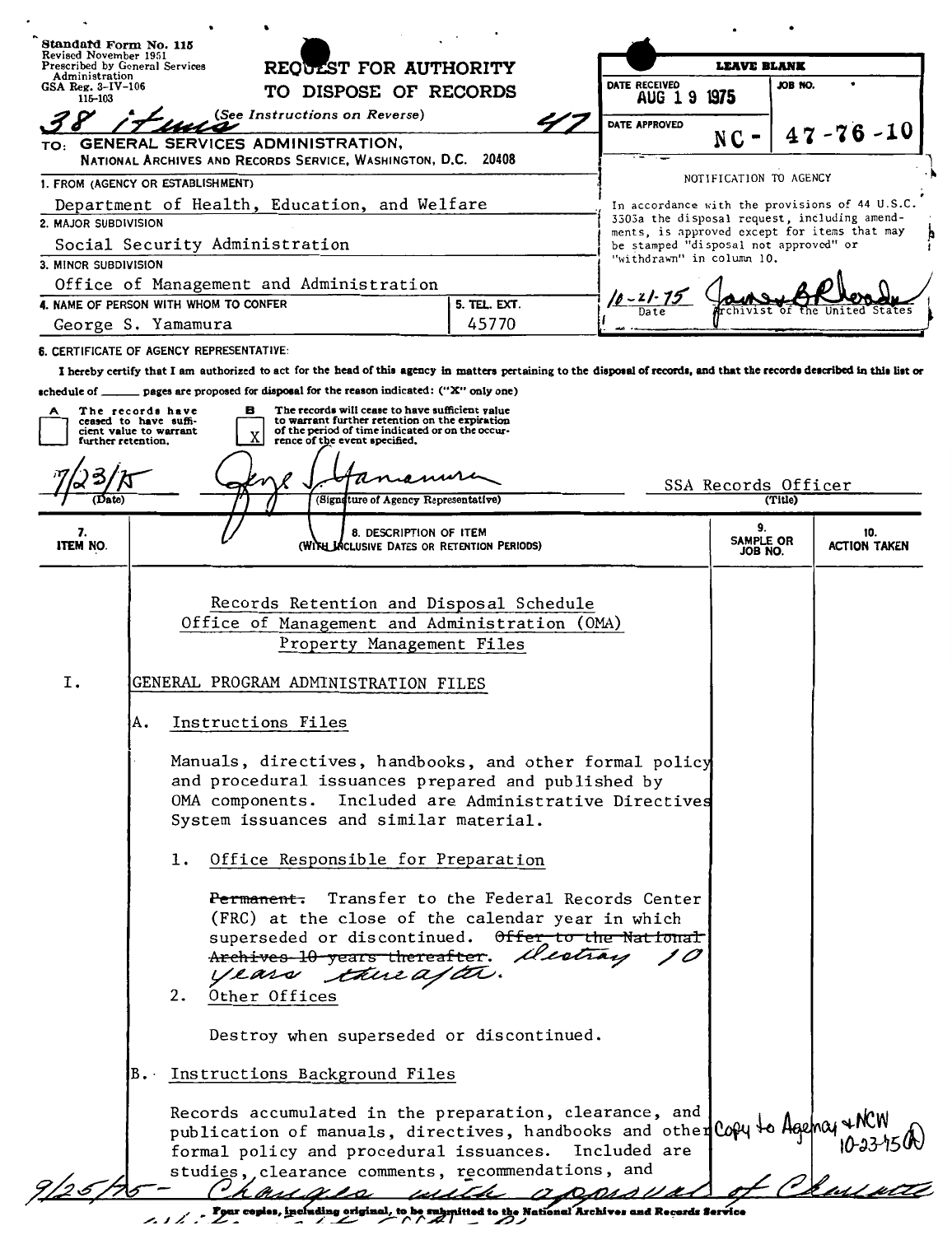$\ddot{\phantom{0}}$ 

 $\ddot{\phantom{0}}$ 

 $\ddot{\phantom{0}}$ 





 $\sim$ 

 $\overline{a}$ 

| 7.<br>ITEM NO. |    | 8. DESCRIPTION OF ITEM<br>(WITH INCLUSIVE DATES OR RETENTION PERIODS)                                                                                                                                                                                                                                                                                                                          | 9.<br><b>SAMPLE OR</b><br>JOB NO. | 10.<br><b>ACTION TAKEN</b> |
|----------------|----|------------------------------------------------------------------------------------------------------------------------------------------------------------------------------------------------------------------------------------------------------------------------------------------------------------------------------------------------------------------------------------------------|-----------------------------------|----------------------------|
|                |    | similar records which provide a basis for publication<br>and contribute to the content of the issuance.<br>1. Office Responsible for Preparation of the Issuance<br>supercenced of<br>Clentroy when<br>Retain in accordance with item I.A.l. above.<br>No not transfer<br>diccontruell.<br>FRC.<br>2. Other Offices<br>Destroy 2 years after the close of the calendar<br>year in which dated. |                                   |                            |
|                | С. | Administrative Files                                                                                                                                                                                                                                                                                                                                                                           |                                   |                            |
|                |    | Files created by most offices in the performance of<br>their assigned functions.                                                                                                                                                                                                                                                                                                               |                                   |                            |
|                |    | Official file copies of outgoing correspondence<br>1.<br>relating to office functions.                                                                                                                                                                                                                                                                                                         |                                   |                            |
|                |    | Comments on draft reports, studies, and proposals<br>2.<br>prepared by other offices.                                                                                                                                                                                                                                                                                                          |                                   |                            |
|                |    | Suggestion evaluations.<br>3.                                                                                                                                                                                                                                                                                                                                                                  |                                   |                            |
|                |    | Program and management reports, such as overtime<br>4.<br>and staffing reports, workload and production<br>reports, highlights, activity reports, and other<br>reports prepared to submit narrative or statistical<br>data to management offices. Excluded are reports<br>identified elsewhere in this schedule.                                                                               |                                   |                            |
|                |    | Destroy 2 years after the close of the calendar<br>year in which dated.                                                                                                                                                                                                                                                                                                                        |                                   |                            |
|                | D. | Working Files                                                                                                                                                                                                                                                                                                                                                                                  |                                   |                            |
|                |    | Nonessential working papers retained by staff members<br>for reference purposes.                                                                                                                                                                                                                                                                                                               |                                   |                            |
|                |    | Destroy after 2 years or when no longer needed for<br>reference, whichever is earlier.                                                                                                                                                                                                                                                                                                         |                                   |                            |
| II.            |    | INVENTORY MANAGEMENT FILES                                                                                                                                                                                                                                                                                                                                                                     |                                   |                            |
|                | А. | History Files                                                                                                                                                                                                                                                                                                                                                                                  |                                   |                            |
|                |    | Records documenting the printing and stocking history                                                                                                                                                                                                                                                                                                                                          |                                   |                            |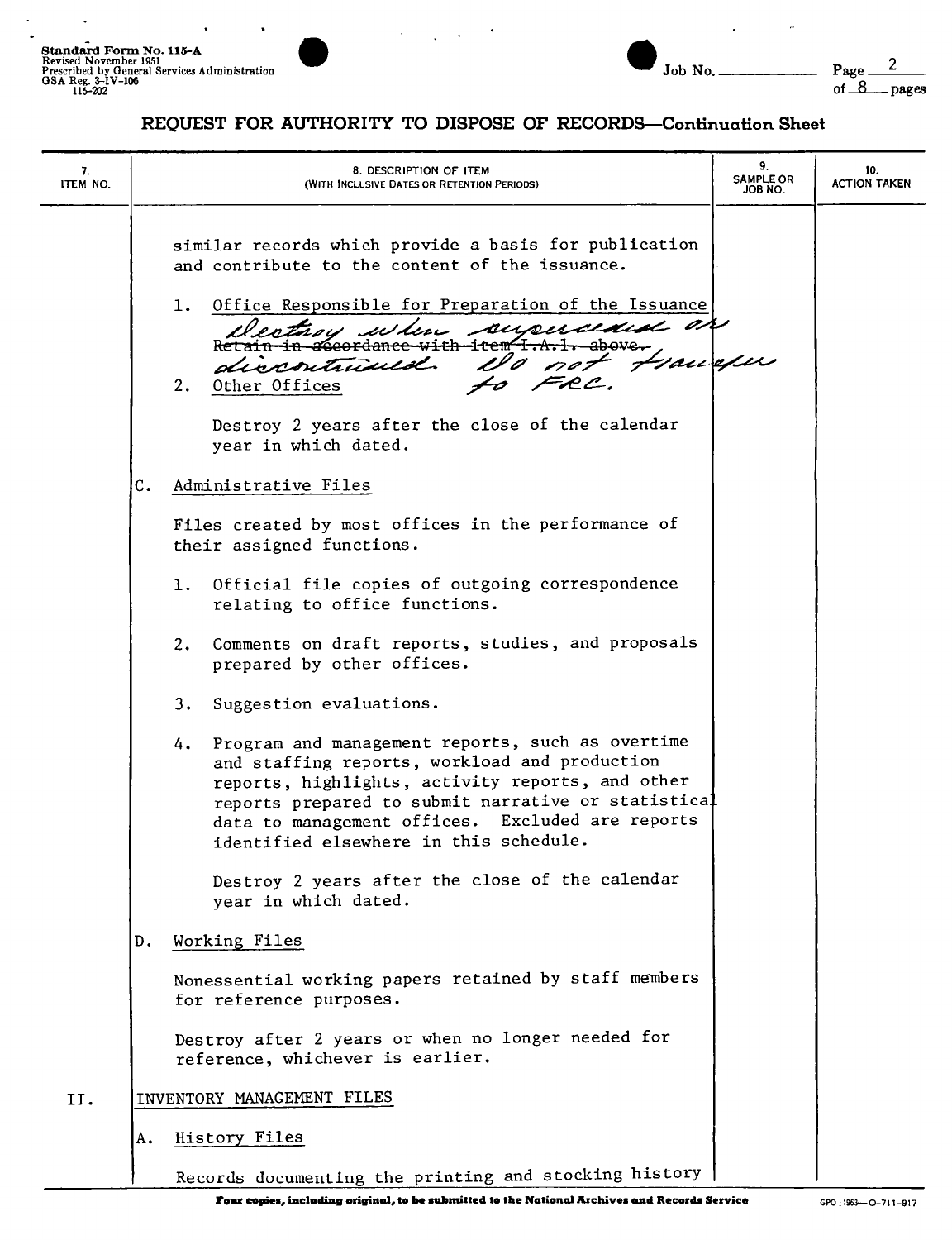



 $\bullet$ 

 $\cdot$ 

| 7.<br>ITEM NO. | 8. DESCRIPTION OF ITEM<br>(WITH INCLUSIVE DATES OR RETENTION PERIODS)                                                                                                                                                                                                                            | 9.<br><b>SAMPLE OR</b><br>JOB NO. | 10.<br><b>ACTION TAKEN</b> |
|----------------|--------------------------------------------------------------------------------------------------------------------------------------------------------------------------------------------------------------------------------------------------------------------------------------------------|-----------------------------------|----------------------------|
|                | of a particular controlled or noncontrolled stock item<br>such as a form, envelope, or publication. Included<br>are stock action notices, stock replenishment notices,<br>copies of printing requisitions, samples of the item,<br>and similar records.                                          |                                   |                            |
|                | 1. Destroy individual documents when superseded or<br>obsolete.                                                                                                                                                                                                                                  |                                   |                            |
|                | 2. Destroy all documents in the folder 1 year after<br>the related item is removed from stock.                                                                                                                                                                                                   |                                   |                            |
|                | Customer Files<br>B.                                                                                                                                                                                                                                                                             |                                   |                            |
|                | Copies of requisitions, shipping lists, correspondence<br>and other documents maintained for each office which<br>orders items from stock, including State agencies,<br>regional offices, district/branch offices, central<br>office components, etc. The documents are filed by<br>office code. |                                   |                            |
|                | 1. Review each folder annually and destroy documents<br>dated 2 or more years prior.                                                                                                                                                                                                             |                                   |                            |
|                | 2. Destroy all documents in the folder once the office<br>ceases to be a customer.                                                                                                                                                                                                               |                                   |                            |
|                | C. Catalog Cards                                                                                                                                                                                                                                                                                 |                                   |                            |
|                | Three-by-five cards for each item in the SSA Supply<br>catalog. The cards provide a brief description of<br>the item and identify its stock number, manufacturer,<br>and price.                                                                                                                  |                                   |                            |
|                | Destroy individual cards 5 years after the related<br>item is removed from stock.                                                                                                                                                                                                                |                                   |                            |
|                | Coding Sheets<br>D.                                                                                                                                                                                                                                                                              |                                   |                            |
|                | Forms used to enter data on SSA's supply activities<br>into the automated Social Security Supply (SSS)<br>The data are extracted from purchase orders,<br>System.<br>requisitions, receiving reports, and other sources.<br>Included are forms in the SSA-2039 series.                           |                                   |                            |
|                | Destroy 1 month after data have been entered into<br>the system.                                                                                                                                                                                                                                 |                                   |                            |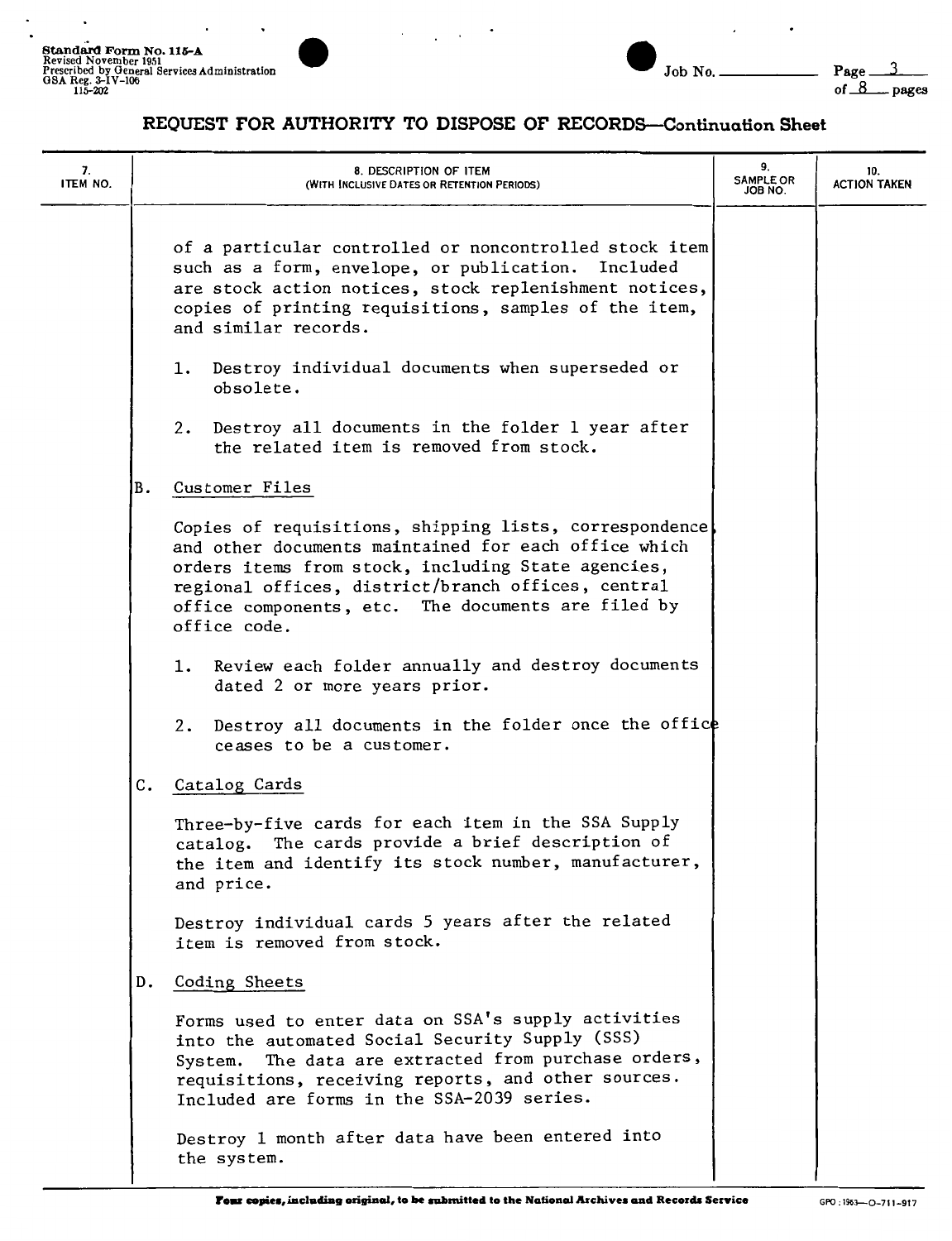$\ddot{\phantom{0}}$ 





 $\overline{a}$ 

| 7.<br>ITEM NO. |    | 8. DESCRIPTION OF ITEM<br>(WITH INCLUSIVE DATES OR RETENTION PERIODS)                                                                                                                                                                                                                                                                                                                                                                                                | 9.<br><b>SAMPLE OR</b><br>JOB NO. | 10.<br><b>ACTION TAKEN</b> |
|----------------|----|----------------------------------------------------------------------------------------------------------------------------------------------------------------------------------------------------------------------------------------------------------------------------------------------------------------------------------------------------------------------------------------------------------------------------------------------------------------------|-----------------------------------|----------------------------|
|                | E. | Requisition Punchcard Files                                                                                                                                                                                                                                                                                                                                                                                                                                          |                                   |                            |
|                |    | Punchcards used in requisitioning items from SSA or<br>GSA stock. The cards identify the item and quantity<br>requisitioned. Included is Form SSA-1259, Requisition<br>Card, or its equivalent. Cards for GSA stock items<br>are forwarded to GSA. One set is retained onsite.<br>Cards for SSA stock items are used to prepare lists<br>from which supply personnel fill the requisition.<br>The lists are retained in the customer files (item<br>$II.B. above$ ). |                                   |                            |
|                |    | 1. Cards for GSA Stock Items                                                                                                                                                                                                                                                                                                                                                                                                                                         |                                   |                            |
|                |    | Destroy retained cards after 1 month.                                                                                                                                                                                                                                                                                                                                                                                                                                |                                   |                            |
|                |    | 2.<br>Cards for SSA Stock Items                                                                                                                                                                                                                                                                                                                                                                                                                                      |                                   |                            |
|                |    | Destroy once list has been prepared and verified<br>as accurate.                                                                                                                                                                                                                                                                                                                                                                                                     |                                   |                            |
|                |    | NOTE: Destroy any unused cards once the related<br>item is removed from stock.                                                                                                                                                                                                                                                                                                                                                                                       |                                   |                            |
|                | F. | Catalog Punchcard Files                                                                                                                                                                                                                                                                                                                                                                                                                                              |                                   |                            |
|                |    | Punchcards for each item in the SSA supply catalog<br>used to prepare listings from which the catalog is<br>printed.                                                                                                                                                                                                                                                                                                                                                 |                                   |                            |
|                |    | Destroy individual cards when the related item is<br>removed from stock.                                                                                                                                                                                                                                                                                                                                                                                             |                                   |                            |
|                | G. | Miscellaneous Punchcard Files                                                                                                                                                                                                                                                                                                                                                                                                                                        |                                   |                            |
|                |    | Oard sets used in the preparation of recurring<br>1.<br>reports or listings.                                                                                                                                                                                                                                                                                                                                                                                         |                                   |                            |
|                |    | Destroy individual cards when replaced by new ones.<br>Destroy card sets when the report or listing is<br>no longer required.                                                                                                                                                                                                                                                                                                                                        |                                   |                            |
|                |    | Card sets used in one-time or special jobs.<br>2.                                                                                                                                                                                                                                                                                                                                                                                                                    |                                   |                            |
|                |    | Destroy 6 months after completion of the job.                                                                                                                                                                                                                                                                                                                                                                                                                        |                                   |                            |
|                |    |                                                                                                                                                                                                                                                                                                                                                                                                                                                                      |                                   |                            |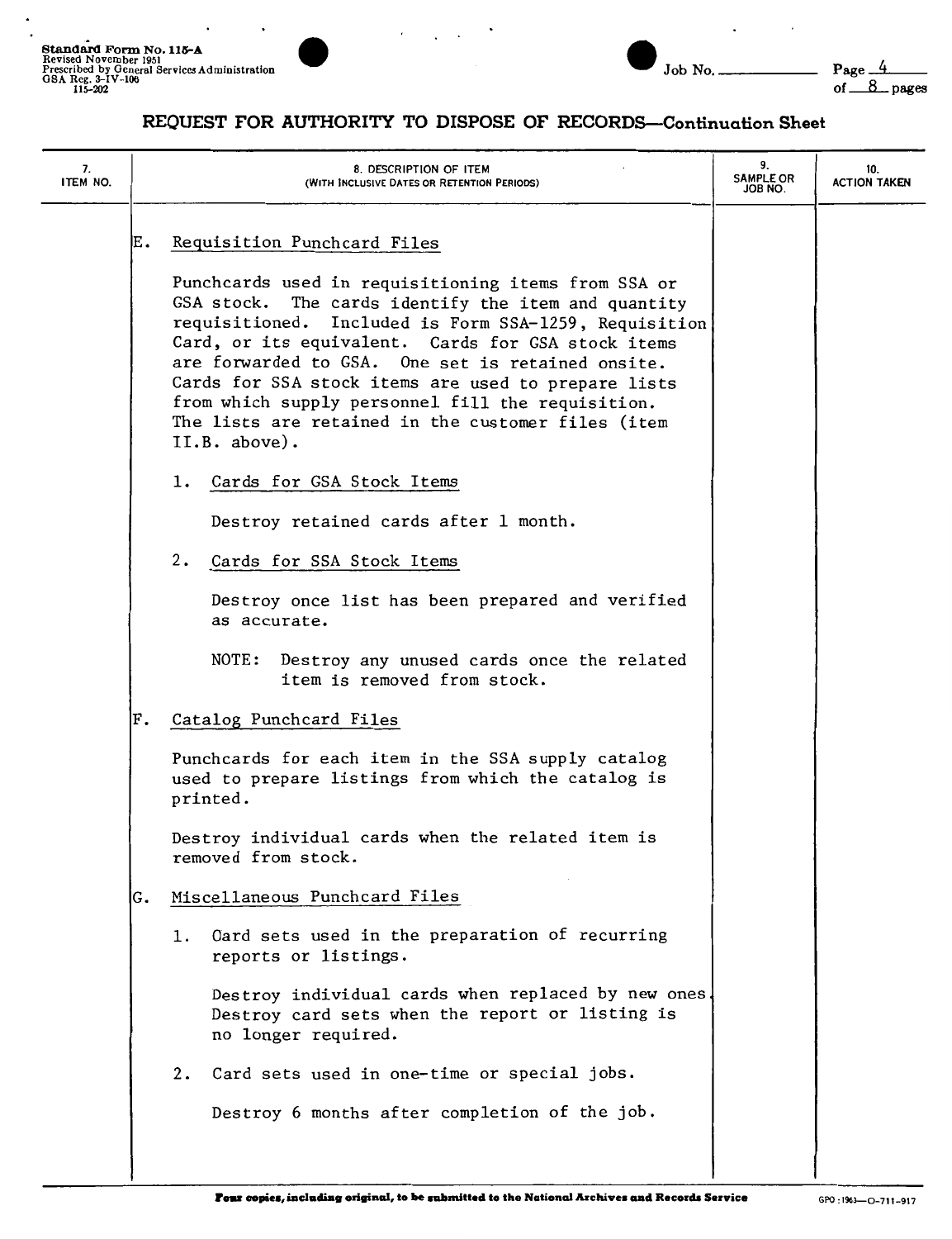



| 7.<br>ITEM NO. |     |    | 8. DESCRIPTION OF ITEM<br>(WITH INCLUSIVE DATES OR RETENTION PERIODS)                                                                                                                                                                                                                | 9.<br><b>SAMPLE OR</b><br>JOB NO. | 10.<br><b>ACTION TAKEN</b> |
|----------------|-----|----|--------------------------------------------------------------------------------------------------------------------------------------------------------------------------------------------------------------------------------------------------------------------------------------|-----------------------------------|----------------------------|
| III.           |     |    | RECEIVING, STORAGE AND ISSUE (RSI) RECORDS                                                                                                                                                                                                                                           |                                   |                            |
|                | IA. |    | Freight Traffic Records                                                                                                                                                                                                                                                              |                                   |                            |
|                |     |    | Memorandum copies of Government bills of lading<br>maintained by number and by vendor. Included are<br>copies of SF 1103, Government Bill of Lading, or its<br>equivalent.                                                                                                           |                                   |                            |
|                |     | 1. | Numbered File Copies                                                                                                                                                                                                                                                                 |                                   |                            |
|                |     |    | Transfer to the SSA Records Holding Area after 3<br>years. Destroy 1 year thereafter.                                                                                                                                                                                                |                                   |                            |
|                |     | 2. | Vendor File Copies                                                                                                                                                                                                                                                                   |                                   |                            |
|                |     |    | Destroy after 1 year.                                                                                                                                                                                                                                                                |                                   |                            |
|                | в.  |    | Receiving Records                                                                                                                                                                                                                                                                    |                                   |                            |
|                |     |    | 1. Folders containing copies of requisitions, purchase<br>orders, receiving reports, delivery receipts,<br>and similar records. The records are retained to<br>document the receipt of an item ordered by SSA<br>from a private vendor or other Government agency.                   |                                   |                            |
|                |     |    | Destroy after 1 year.                                                                                                                                                                                                                                                                |                                   |                            |
|                |     | 2. | Copies of receiving reports (form SSA-6029)<br>retained separately from the folders described<br>above.                                                                                                                                                                              |                                   |                            |
|                |     |    | Destroy after 1 year.                                                                                                                                                                                                                                                                |                                   |                            |
|                | С.  |    | Requisition Voucher Files                                                                                                                                                                                                                                                            |                                   |                            |
|                |     |    | RSI copies of requisitions for items from current stock<br>retained to document completion or cancellation of<br>the order. The requisitions are being replaced by<br>voucher forms which will be completed by the ordering<br>office once the item is received and returned to RSI. |                                   |                            |
|                |     | 1. | Stockroom Copy                                                                                                                                                                                                                                                                       |                                   |                            |
|                |     |    | Destroy after 2 years.                                                                                                                                                                                                                                                               |                                   |                            |
|                |     | 2. | Other Copies<br>Destroy after 6 months.                                                                                                                                                                                                                                              |                                   |                            |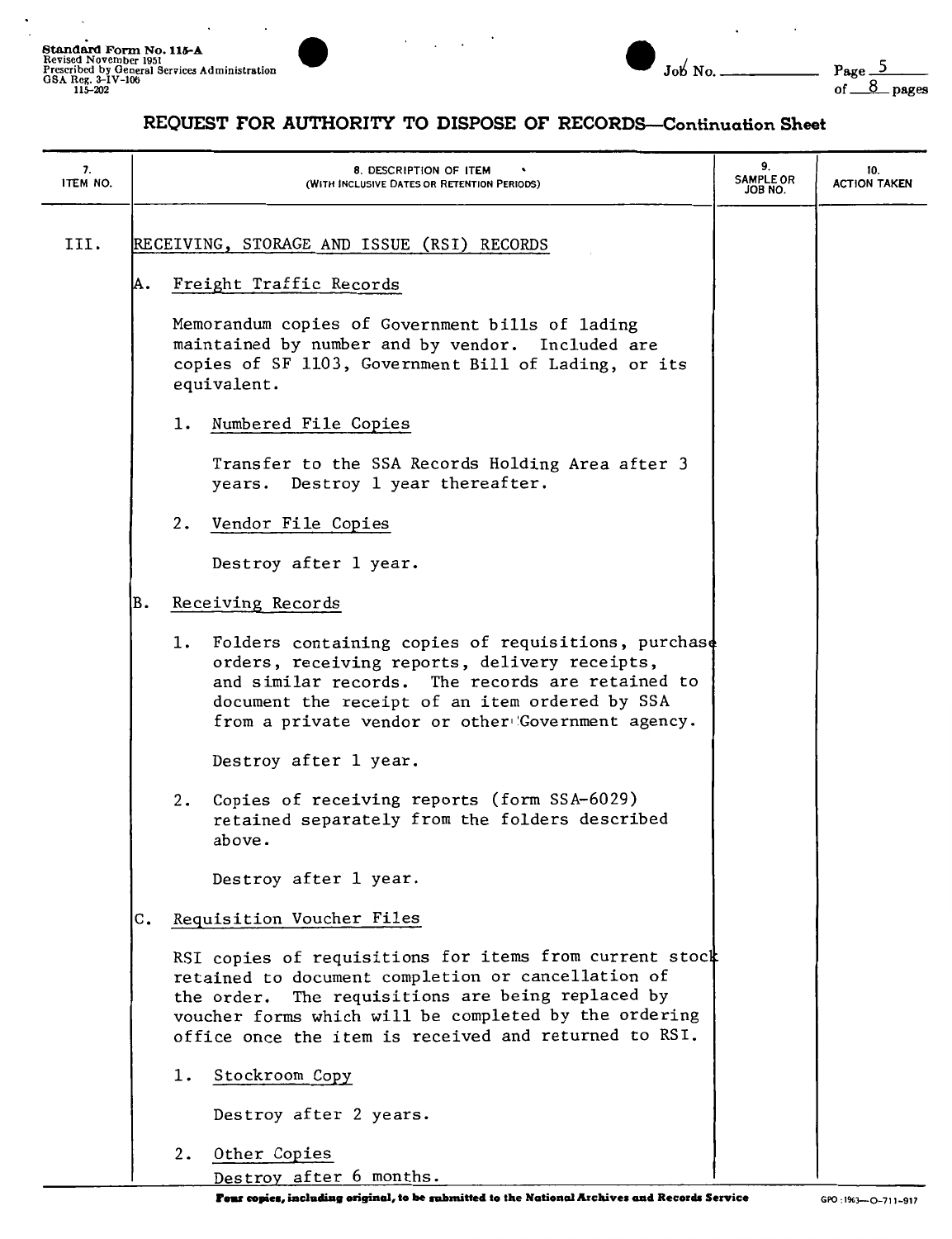



| 7.<br>ITEM NO. |    | 8. DESCRIPTION OF ITEM<br>(WITH INCLUSIVE DATES OR RETENTION PERIODS)                                                                                                                                                                                                                                                                                                                                                                                                                                                                                | 9.<br><b>SAMPLE OR</b><br>JOB NO. | 10.<br><b>ACTION TAKEN</b> |
|----------------|----|------------------------------------------------------------------------------------------------------------------------------------------------------------------------------------------------------------------------------------------------------------------------------------------------------------------------------------------------------------------------------------------------------------------------------------------------------------------------------------------------------------------------------------------------------|-----------------------------------|----------------------------|
|                | D. | Item Backup Location Listings                                                                                                                                                                                                                                                                                                                                                                                                                                                                                                                        |                                   |                            |
|                |    | Weekly listings of items in current stock identifying<br>item control number, pick location, and backup<br>location.                                                                                                                                                                                                                                                                                                                                                                                                                                 |                                   |                            |
|                |    | Destroy upon receipt of updated listing.                                                                                                                                                                                                                                                                                                                                                                                                                                                                                                             |                                   |                            |
|                | E. | Stock Action Notice Files                                                                                                                                                                                                                                                                                                                                                                                                                                                                                                                            |                                   |                            |
|                |    | RSI copies of stock action notices (form CO-0454)<br>retained to record adjustments to inventory.                                                                                                                                                                                                                                                                                                                                                                                                                                                    |                                   |                            |
|                |    | Destroy after 1 year.                                                                                                                                                                                                                                                                                                                                                                                                                                                                                                                                |                                   |                            |
| IV.            |    | PROCUREMENT FILES                                                                                                                                                                                                                                                                                                                                                                                                                                                                                                                                    |                                   |                            |
|                | в. | Contract Files                                                                                                                                                                                                                                                                                                                                                                                                                                                                                                                                       |                                   |                            |
|                |    | Official and surveillance copies of contracts for the<br>procurement of goods and non-personal services and<br>related documents.<br>Included are procurement planning<br>schedules, requests for proposals, preproposal .<br>conference memorandums, abstracts of proposals, copies<br>of successful and unsuccessful proposals, technical<br>evaluation reports, cost advisory reports, summaries<br>of negotiations, award notifications, and similar<br>records. The files are maintained on a fiscal year<br>basis in contract number sequence. |                                   |                            |
|                |    | Official Files<br>ı.                                                                                                                                                                                                                                                                                                                                                                                                                                                                                                                                 |                                   |                            |
|                |    | Close out file upon completion of all terms and<br>conditions and upon completion of final audit<br>(if required), hold 2 years, and then transfer to<br>the FRC. Destroy 4 years thereafter.                                                                                                                                                                                                                                                                                                                                                        |                                   |                            |
|                |    | Surveillance Files<br>2.                                                                                                                                                                                                                                                                                                                                                                                                                                                                                                                             |                                   |                            |
|                |    | Destroy after DHEW audit or after 3 years,<br>whichever is earlier.                                                                                                                                                                                                                                                                                                                                                                                                                                                                                  |                                   |                            |
|                |    | Purchase Order Files                                                                                                                                                                                                                                                                                                                                                                                                                                                                                                                                 |                                   |                            |
|                |    | Procurement copies of purchase orders and related<br>supporting documents (requisitions, receiving reports,<br>etc.). Included are copies of SF 147, Purchase Order,<br>The documents are maintained in<br>or their equivalents.                                                                                                                                                                                                                                                                                                                     |                                   |                            |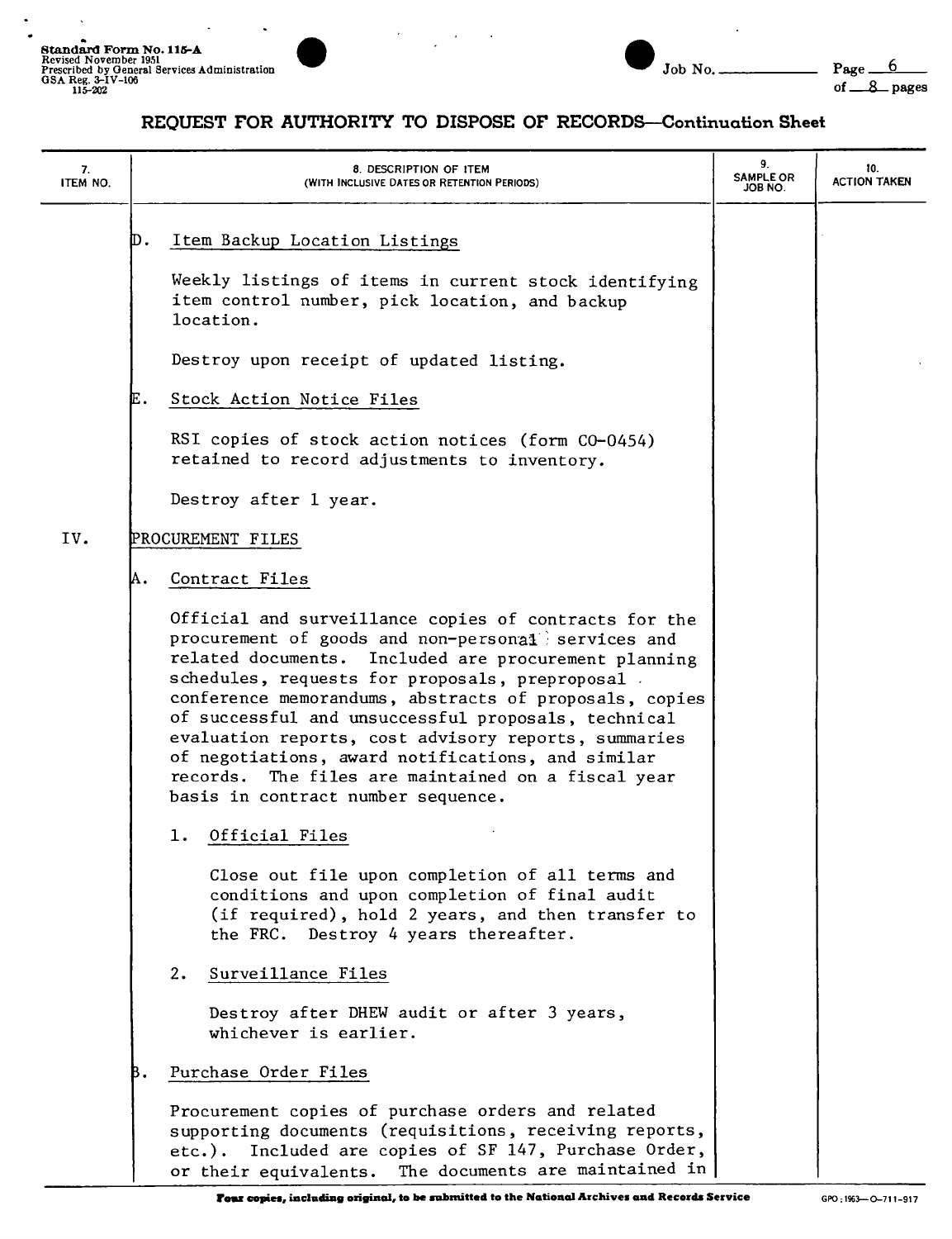

 $\blacksquare$ 

# **REQUEST FOR AUTHORITY TO DISPOSE OF RECORDS-Continuation Sheet**

| 7.<br>ITEM NO. |    | 8. DESCRIPTION OF ITEM<br>(WITH INCLUSIVE DATES OR RETENTION PERIODS)                                                                                                                                                                                               | 9.<br><b>SAMPLE OR</b><br>ON 8OL | 10.<br><b>ACTION TAKEN</b> |
|----------------|----|---------------------------------------------------------------------------------------------------------------------------------------------------------------------------------------------------------------------------------------------------------------------|----------------------------------|----------------------------|
|                |    | purchase order number sequence.                                                                                                                                                                                                                                     |                                  |                            |
|                |    | Destroy after 3 years.                                                                                                                                                                                                                                              |                                  |                            |
|                | С. | Unsolicited Proposal Files                                                                                                                                                                                                                                          |                                  |                            |
|                |    | Copies of unsolicited or unsuccessful proposals<br>regarding available services or goods received from<br>qualified private vendors. The proposals are retained<br>in the event that similar services or goods are sought<br>by SSA in the future.                  |                                  |                            |
|                |    | Destroy after 3 years.                                                                                                                                                                                                                                              |                                  |                            |
|                | D. | Vendor Files                                                                                                                                                                                                                                                        |                                  |                            |
|                |    | Brochures, literature, price lists, pamphlets, and<br>other advertisement-type material received from<br>private vendors. The material is retained as a<br>ready source of information about the vendor and its<br>products. It is filed by the name of the vendor. |                                  |                            |
|                |    | Destroy when superseded or obsolete.                                                                                                                                                                                                                                |                                  |                            |
|                | Ε. | GSA Price Schedules                                                                                                                                                                                                                                                 |                                  |                            |
|                |    | Schedules published by GSA listing prices for which<br>various items must be purchased by Government agencies.                                                                                                                                                      |                                  |                            |
|                |    | Destroy 1 year after supersession.                                                                                                                                                                                                                                  |                                  |                            |
|                | F. | Bidder's Mailing List Files                                                                                                                                                                                                                                         |                                  |                            |
|                |    | Applications to be placed on the mailing list<br>ı.<br>received from private vendors. Included is SF 129.<br>Bidder's Mailing List Application, or its equivalent.                                                                                                  |                                  |                            |
|                |    | Destroy after 1 year.                                                                                                                                                                                                                                               |                                  |                            |
|                |    | Punchcards for each vendor on the mailing list<br>2.<br>used in the preparation of the list.                                                                                                                                                                        |                                  |                            |
|                |    | Destroy individual cards once vendor is dropped<br>from mailing list.                                                                                                                                                                                               |                                  |                            |
|                |    | 3.<br>Printed mailing list.                                                                                                                                                                                                                                         |                                  |                            |
|                |    | Destroy upon receipt of updated list.                                                                                                                                                                                                                               |                                  |                            |
|                |    |                                                                                                                                                                                                                                                                     |                                  |                            |